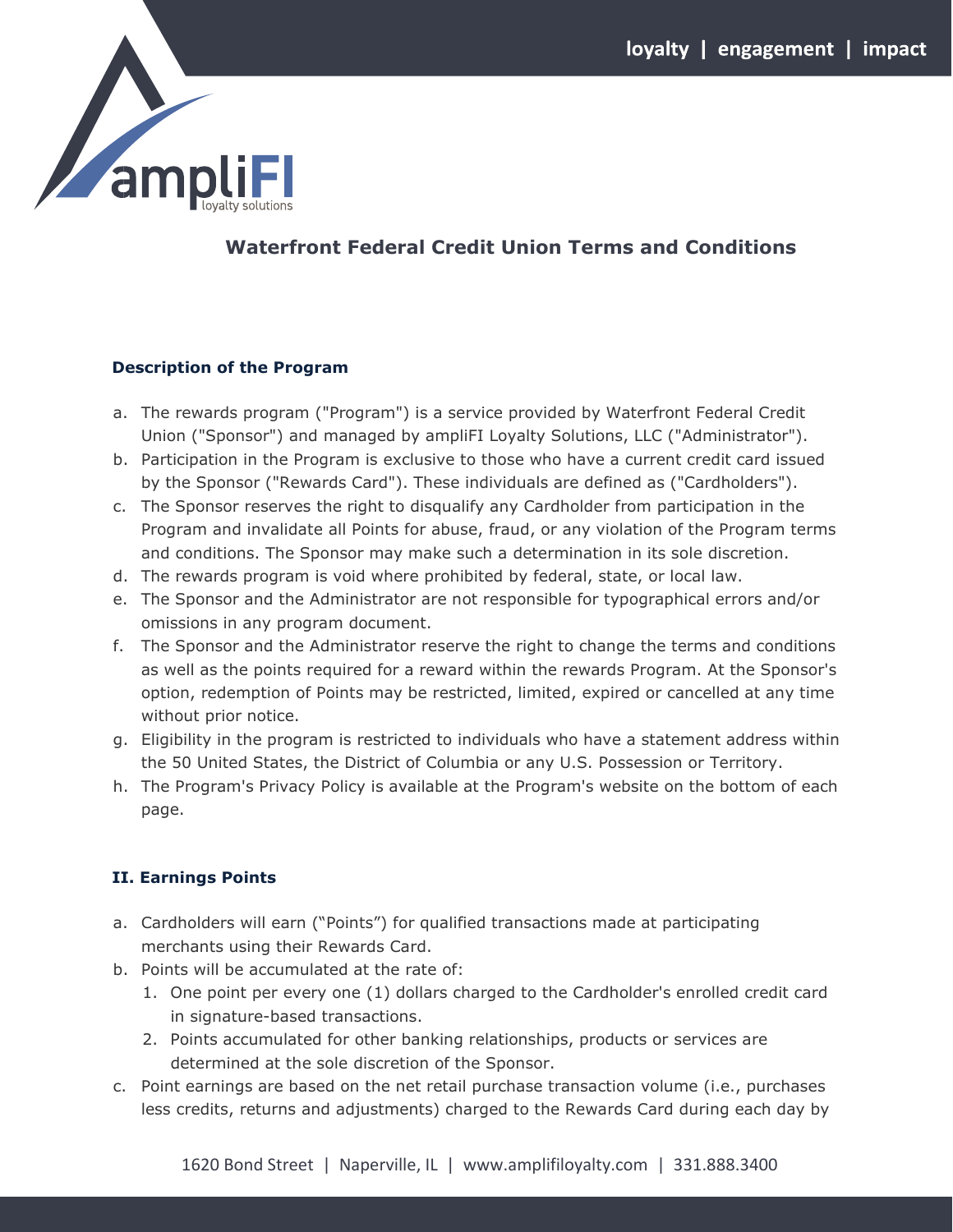

the Cardholder. Net purchases are rounded to the nearest dollar and are subject to verification. If a transaction is subject to a billing dispute, the point value of the transaction may be deducted from the point total during the dispute period. If the transaction is reinstated, points will be reinstated.

d. **Merchant Funded Points (AMPRE)**. Cardholders can earn additional Points from participating merchants when using their Rewards card for purchases at participating AMPRE merchants, both online and in-store. Point earnings will vary based upon the merchant. Each merchant's Point earning ratio is listed on the Program's website.

By providing your email address when you register on the Rewards website, you can agree to receive all future AMPRE correspondence and notices electronically to that email address. Email is the primary method for contacting Cardholders regarding their participation in the Program. It is the Cardholder's responsibility to update or change the email address on file. This can be done on the Program's website.

New merchant offers are updated periodically. There is not a limit to the number of times a Cardholder can earn Points for shopping at an AMPRE merchant.

- e. In the event of fraud, abuse of program privileges or violation of the program rules (including any attempt to sell, exchange or transfer points or the instrument exchangeable for points), the program Sponsor reserves the right to cancel cardholder's membership in the rewards program.
- f. Points may not be combined with any other loyalty/frequency reward program that is not managed by the program's Sponsor.
- g. The Sponsor reserves the right to award bonus Points to selected cardholders for any activity or condition it decides.
- h. Points are not the property of the cardholder, and cannot be bought, sold or transferred in any way (including upon death or as part of a domestic relations matter).
- i. Points are tracked and redeemable on a first-in, first-out basis. Points will expire on the last day of the month, three (3) years after the date of issuance.
- j. The Sponsor and the Administrator shall have no liability for disagreements between Cardholders regarding Points. The Sponsor's decisions regarding Point discrepancies shall be final.

#### **III. Redeeming Points**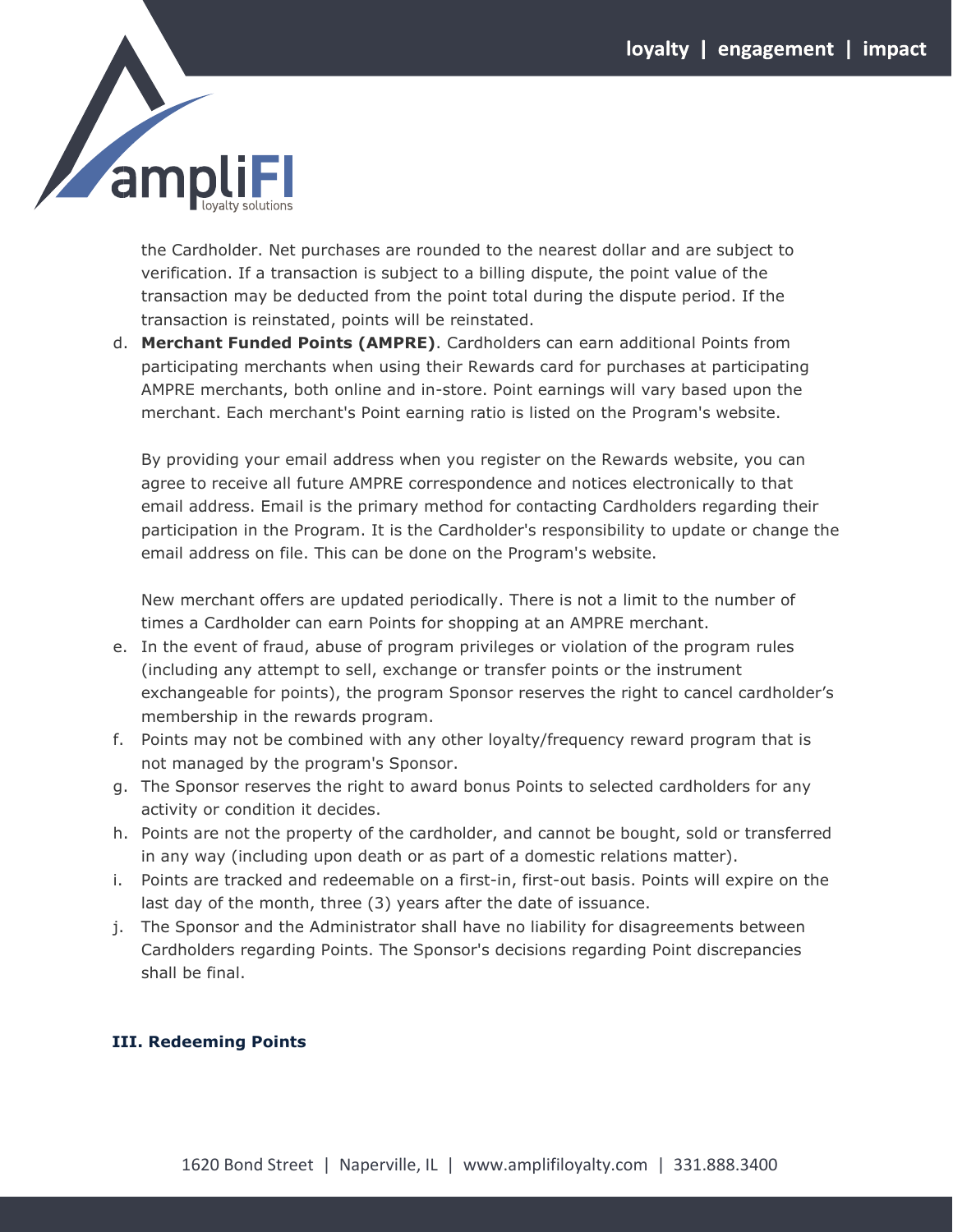

- a. To redeem points, follow the instructions below, visit the Program's website or call the customer service department. All contact information is listed at the bottom of these Terms and Conditions.
- b. To be eligible to redeem Points, the Cardholder's account(s) must be open (meaning not voluntarily closed, canceled or terminated for any reason) and the Rewards Card cannot have any other status preventing authorizations.
- c. Points are deducted from the Cardholder's point balance as soon as they are redeemed.
- d. Points must be redeemed by the Cardholder, but can be used to provide a reward for another person of their choice.
- e. The Cardholder agrees to release the Sponsor and Administrator, and its vendors from all liability for any injury, accident, loss, claim, expense or damages sustained by the Cardholder, associated with a reward or use of rewards while participating in this Program and in the case of a travel reward, anyone traveling with or without the cardholder, in connection with the receipt, ownership, or use of any reward. The Administrator and the Sponsor shall not be liable for consequential damages, and the sole extent of liability, if at all, shall not exceed the actual value of the reward.
- f. The Cardholder is responsible for determining any tax liability arising from participation in the program. Consult a tax advisor concerning tax consequences.

#### **IV. Travel rewards**

The Administrator's travel redemption center is able to take care of all travel arrangements. They are a full service agency that can assist with air rewards, hotel, auto, vacation and cruise reservations

- a. All travel must be redeemed through administrator's fully licensed redemption reservation center or website. Cardholders must have an eligible rewards card at the time of redemption.
- b. All airline tickets issued in exchange for points are non-refundable and non-changeable after ticket issuance, without paying the standard fees charged by each airline. Changes are subject to authorization by the airline and subject to any fees charged by the airline and redemption center.
- c. Lost, stolen or otherwise destroyed airline tickets will not be replaced without the Cardholder paying the standard fees charged by each airline.
- d. Cardholders may make additional travel reservations with the Administrator's travel department or website using their rewards card.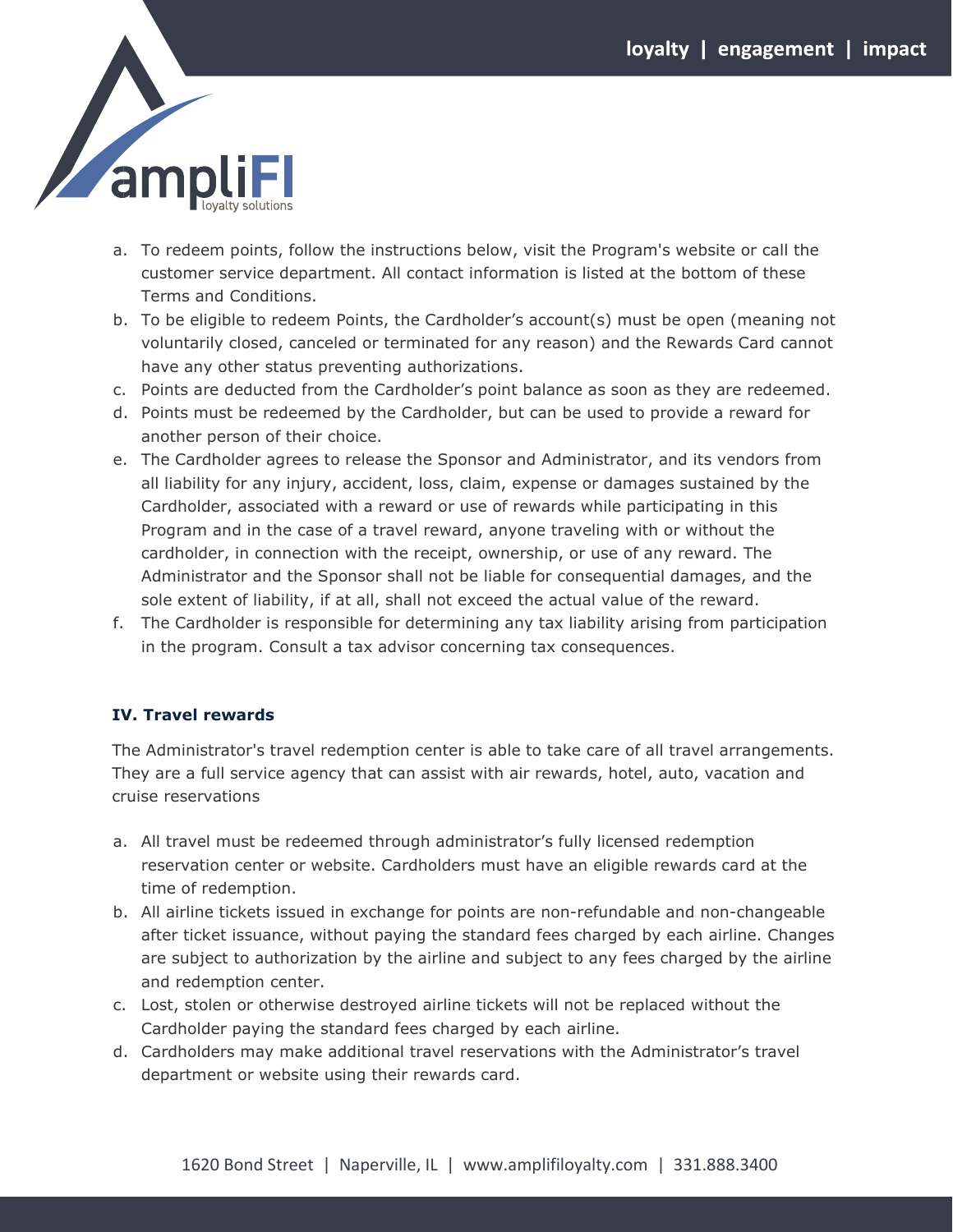

- e. Airfares are not guaranteed until ticket is issued. All reservations will receive a fax or email on the same day the ticket is issued. The Cardholder must call in any corrections or discrepancies by the close of business, the same day the ticket is issued. The travel redemption center will do their best to accommodate all changes and requests. Any changes or corrections done the following day or thereafter are subject to all airline airfare charges, exchange fees and processing fees and processing charges.
- f. Paper airline tickets are subject to the individual airline paper ticket fees.
- g. If a paper ticket is issued, the cardholder has two options for delivery. The Cardholder can sign a waiver stating that they accept responsibility for a lost ticket, and then the ticket will be sent via US Mail. The second option is to pay a shipping fee for the ticket to be sent via overnight delivery. Priority, Saturday and outside the forty-eight (48) contiguous states, deliveries will be subject to additional shipping charges.
- h. The Cardholder is responsible for payment of all baggage charges, departure taxes seat assignment charges, or other charges that may be assessed by airlines, travel companies and/or governmental entities as a result of travel under the rewards program.
- i. Administrator's normal and customary fees associated with processing travel related services are billed to the Cardholder's Rewards Card.
- j. The Sponsor and Administrator are not responsible for the performance by the airlines of the ticketed transportation. All reservations are made subject to the conditions of airlines, supply or business of the party providing the service, which include exclusions and limitations of liability. The airline industry is in constant flux and changes made by this industry are done quickly and frequently without notice, therefore, reward redemption rules for air travel are subject to change without notice.
- k. A valid government ID must be presented at the airport and it must match the traveler's complete name as listed on the airline ticket.
- l. Travel insurance: For added protection, it is highly recommended that all travelers consider purchasing travel insurance at the time of ticketing to cover airline bankruptcy, trip cancellation & interruption, baggage delays and lost baggage, medical expense, emergency medical transportation, and vehicle rental collision insurance.
- m. Cardholders may redeem points for a single lowest published airfare as follows:
	- i. Each free ticket must be ordered through Administrator
	- ii. All free tickets must be for round-trip travel on the same airlines or code share airline.
	- iii. En-route stopovers are not permitted unless they are to make direct connections.
- iv. Reservations for tickets are only allowed through standard commercial passenger carriers, which exclude the usage of charters.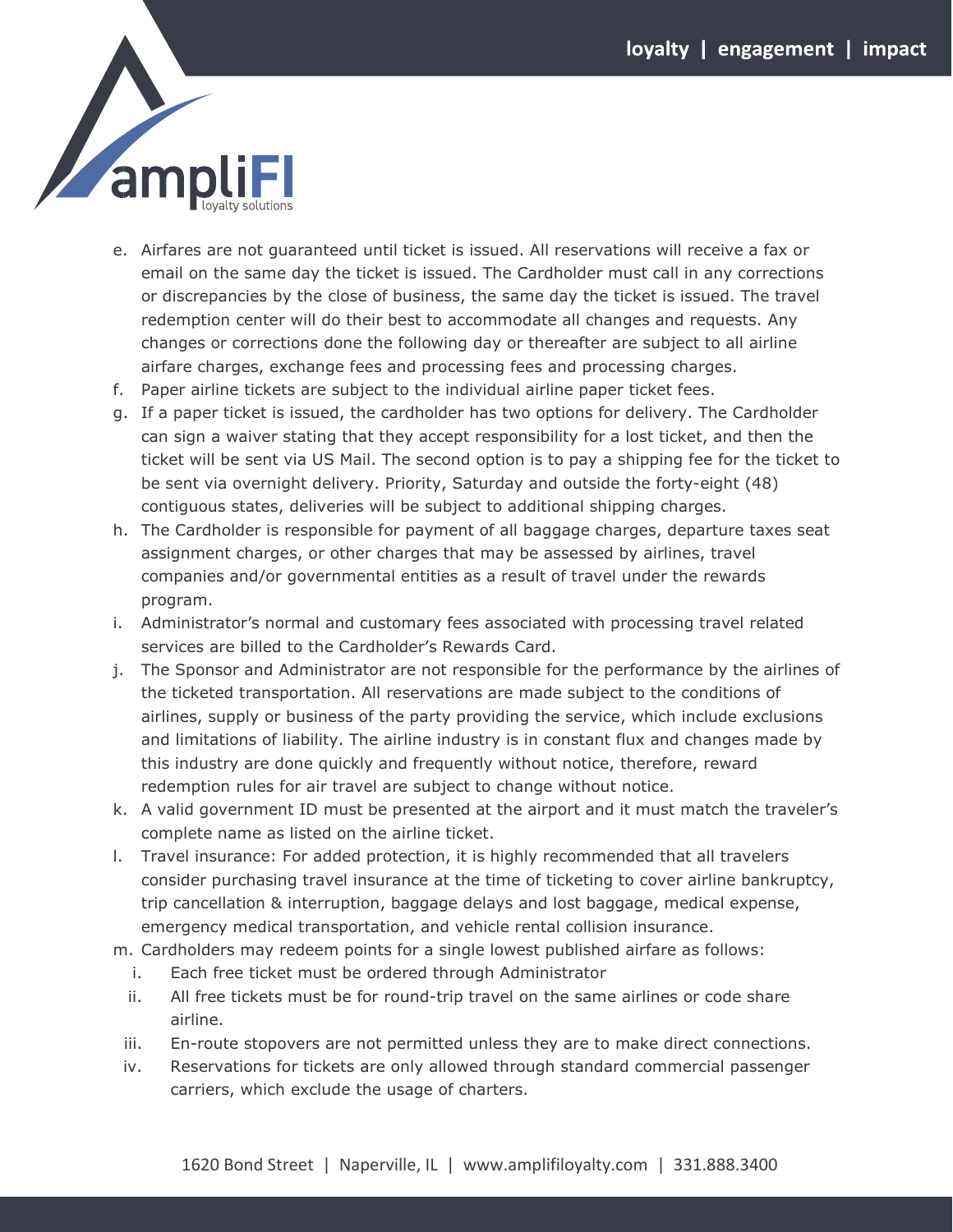

- v. Actual travel may occur any time within three hundred and thirty (330) days after the reservation conditions in this agreement are met.
- vi. Reservations shall also be subject to airline seat availability on travel dates specified by the traveler.

#### **V. Non-travel rewards**

#### **Merchandise**

- a. When necessary, the Administrator may substitute a reward with an updated model of equal or greater value. Cardholders will be notified of any change when ordering. The rewards Program Administrator reserves the right to replace or remove certain sections within any program literature or website. All rewards are subject to availability.
- b. Merchandise rewards may take two to four (2-4) weeks to be delivered from the time of order. Multiple rewards may arrive at different times because they may be provided by different vendors. Delivery times may increase during peak holiday periods.
- c. Merchandise shippable by UPS will be available to all US territories. Items being shipped to Alaska, Hawaii, Puerto Rico, Guam and the US Virgin Islands will have an additional freight charge billed to the cardholder's rewards card.
- d. Merchandise pictured in any reward's program brochure or website may not necessarily reflect exact colors or models of actual rewards due to printing variations and/or manufacturers' updates. Information is accurate to the very best of our knowledge. The Sponsor and the Administrator are not responsible for errors or omissions.
- e. The number of Points required for reward items are subject to change.
- f. Cardholders may exchange merchandise only in the event of merchandise defects or damage in shipment. Some items are delivered by common carrier, where a delivery time is scheduled and someone must be present to accept delivery. When this is the case, the item must be opened in the presence of that carrier and any exceptions, damages, or shortages must be noted on the delivery receipt before Cardholders sign to accept shipment of merchandise. For those items that are delivered without being scheduled, please inspect the item within 24 hours of delivery and notify the customer service center if you find any exceptions, damages, or shortages.
- g. All merchandise is covered by manufacturer's warranties. Any such defect should be handled through the standard manufacturer repair facility as noted with product.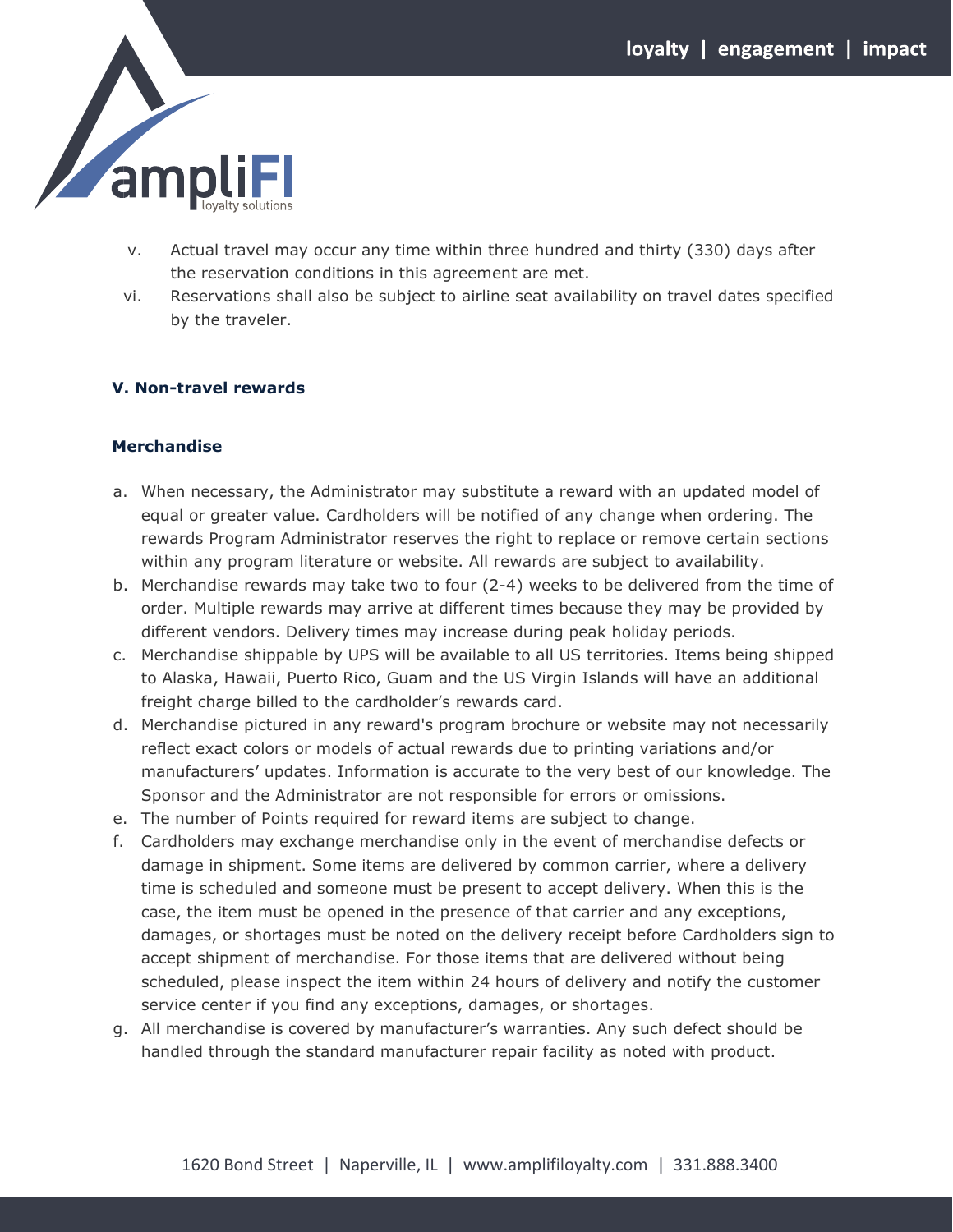

### **Gift cards and certificates**

- a. Points may be redeemed for physical gift cards/certificates from select merchants. Most physical gift cards and certificates are delivered within two to three (2-3) weeks, to the address specified on the order file with the Administrator, as long as it is within the United States and its territories. Delivery times may increase during peak holiday periods.
- b. Physical Gift cards/certificates cannot be returned, and are not redeemable for cash or credit.
- c. All other sales and/or use taxes including shipping and handling charges of items purchased using a gift card or certificate are the responsibility of the Cardholder and are subject to the merchants' policies in effect at the time of redemption. Purchases in excess of the amount of the gift cards are at the Cardholder's expense.
- d. Gift cards and certificates may also be subject to other restrictions imposed by the merchant. Gift cards and certificates purchased to provide services are subject to the terms and conditions of the vendor providing the services.
- e. Additional terms and conditions may be specified on the gift card or certificate.
- f. If a merchant declares bankruptcy the Sponsor and Administrator are not liable for the underlying funds on the gift card or certificate.
- g. Once the gift card or certificate is redeemed and/or used, they are not returnable, exchangeable or replaceable.
- h. Each merchant sets a policy in regards to lost or stolen gift cards or gift certificates. If a gift card or certificate is lost or stolen the Cardholder should report the occurrence to the Administrator immediately. The Administrator reserve the right to decline to replace lost or stolen gift cards or certificates.
- i. If gift cards or certificates have been ordered and not received by the Cardholder, they must notify the Administrator using the provided customer service number. The Cardholder must notify the Administrator no earlier than fifteen (15) days after the expected receipt date and no later than sixty (60) days from the expected ship date. Upon receipt of such notification, the Administrator will investigate. The Administrator with its sole discretion may replace any non-received shipment, in which a full balance remains on a gift card or gift certificate.
- j. The Administrator is not responsible if a recipient or Cardholder defaces, damages or otherwise renders unsuitable for redemption a gift card or certificate that was received from this reward site.